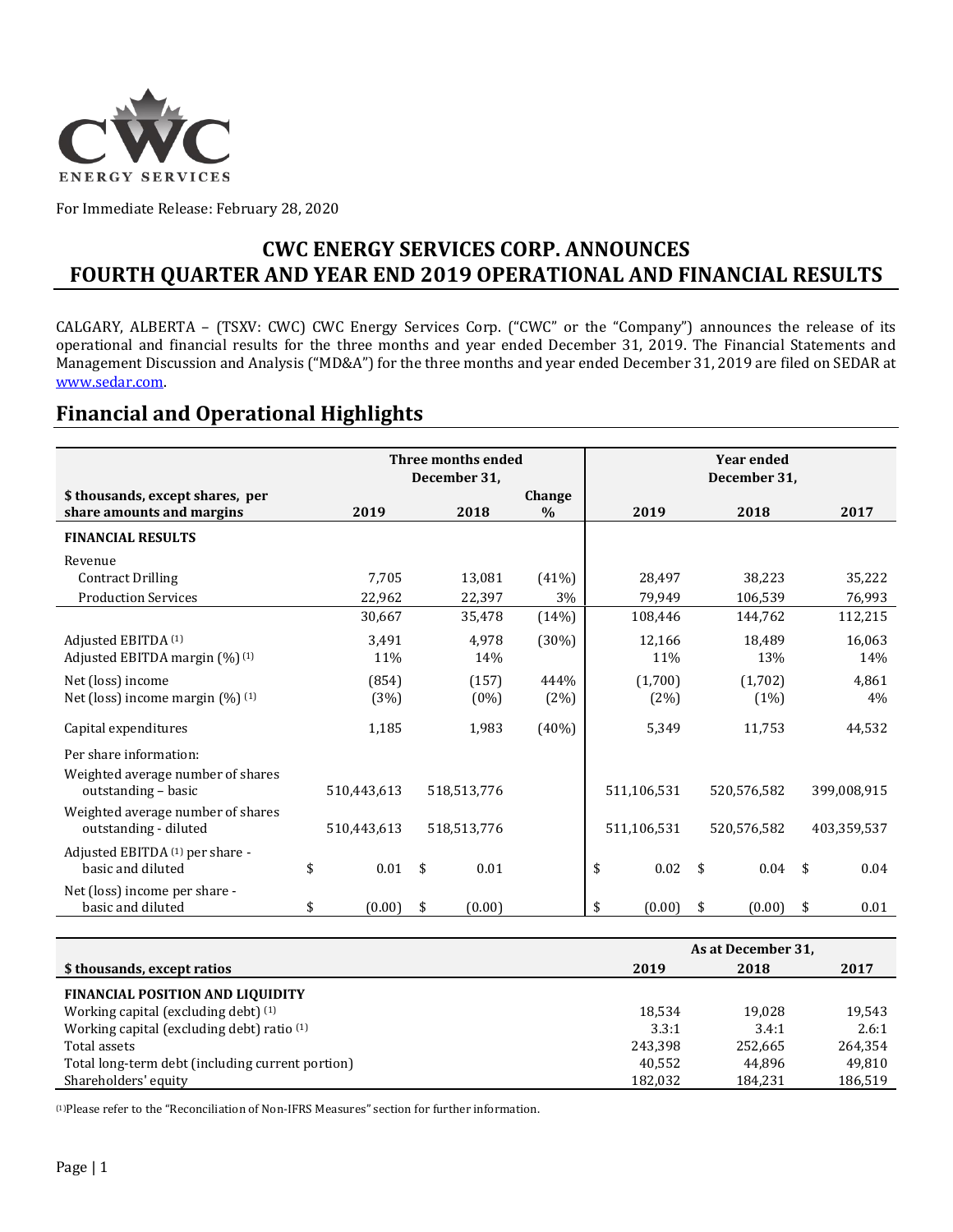Working capital (excluding debt) for December 31, 2019 has decreased \$0.5 million (2%) since December 31, 2018 driven by decreases in cash (\$0.4 million (76%)), accounts receivable (\$0.9 million (4%)), and prepaid expenses and deposits (\$0.1 million (3%)) partially offset by a decrease in accounts payable of \$0.9 million (11%). Long-term debt (including current portion) has decreased \$4.3 million (10%) from December 31, 2018 driven by cash generated from operations which was used to pay down long-term debt. Shareholders' equity has decreased since December 31, 2018 primarily due to the net loss for the year ended December 31, 2019 and the purchase and cancellation of common shares under the NCIB program.

# **Highlights for the Three Months Ended December 31, 2019**

- Average Q4 2019 crude oil pricing, as measured by WTI, of US\$56.85/bbl was 1% higher than the Q3 2019 average price of US\$56.40/bbl (Q4 2018: US\$59.32/bbl). The price differential in Q4 2019 between Canadian heavy crude oil, as represented by WCS, and WTI widened to over US\$20.00/bbl. The Government of Alberta announcements in Q3 2019 reducing the production curtailment to 125,000 bbls/day and extending the curtailment end date to December 31, 2020 while increasing the exemption limit from 10,000 to 20,000 bbls/day starting October 1, 2019, effectively reduced the number of Alberta exploration and production ("E&P") companies affected by the production curtailment. The widening price differential between WTI and WCS is partially a result of this increased crude oil supply which saw an increase in Alberta crude oil storage levels in November 2019 nearing all-time highs last achieved in 2018. Natural gas prices, as measured by AECO, increased 141% from an average of \$0.97/GJ in Q3 2019 to \$2.34/GJ in Q4 2019 (Q4 2018 \$1.53/GJ); a result of the Canadian Energy Regulator's approval of TC Energy's Temporary Service Protocol ("TSP") application which caused the differential between Alberta gas prices and other North American natural gas prices, such as NYMEX, to narrow.
- CWC's Canadian drilling rig utilization in Q4 2019 of 36% (Q4 2018: 59%) exceeded the Canadian Association of Oilwell Drilling Contractors ("CAODC") industry average of 23%. Canadian activity levels in Q4 2019 decreased 53% to 232 drilling rig operating days from seven Canadian drilling rigs (Q4 2018: 491 drilling rig operating days from nine Canadian drilling rigs) as E&P customers deferred their drilling programs into Q1 2020. U.S. drilling rig activity levels in Q4 2019 were 56 drilling rig operating days from two U.S. drilling rigs for a utilization of 31% (Q4 2018: nil) as the Company moved one drilling rig from Texas to Wyoming in November 2019 to start operations in late December 2019. U.S. Contract Drilling revenue of \$2.6 million represented 34% of CWC's total Contract Drilling revenue in Q4 2019 with the average revenue per operating day of US\$45,461 from U.S. operations (which includes a one-time recovery of mobilization costs). CWC's service rig utilization in Q4 2019 of 61% (Q4 2018: 51%) was driven by 33,656 operating hours being 8% higher than the 31,232 operating hours in Q4 2018; a result of E&P customers choosing to do workovers to optimize production on their wells prior to the end of the year.
- Revenue of \$30.7 million, a decrease of \$4.8 million (14%) compared to \$35.5 million in Q4 2018. The decrease in Q4 2019 revenue is a direct result of lower utilizations in the Canadian drilling rig division partially offset by increased activity and higher day rates in the U.S. drilling rig division and increased activity in the Canadian service rig divisions.
- Adjusted EBITDA<sup>(1)</sup> of \$3.5 million, a decrease of \$1.5 million (30%) compared to \$5.0 million in Q4 2018, is a result of the decrease in revenue offset by lower costs associated with the reduced activity levels in the Canadian drilling rig division. CWC has achieved 26 consecutive quarters of positive Adjusted EBITDA(1) since Q2 2013.
- Net loss of \$0.9 million, an increase of \$0.7 million compared to a net loss of \$0.2 million in Q4 2018. The increase in net loss in Q4 2019 is partially due to a loss on disposal of equipment of \$0.4 million in Q4 2019.
- During Q4 2019, 1,453,500 common shares (Q4 2018: 7,828,000) were purchased under the Normal Course Issuer Bid ("NCIB") and 1,342,000 common shares (Q4 2018: 7,828,000) were cancelled and returned to treasury.

(1) Please refer to the "Reconciliation of Non-IFRS Measures" section for further information.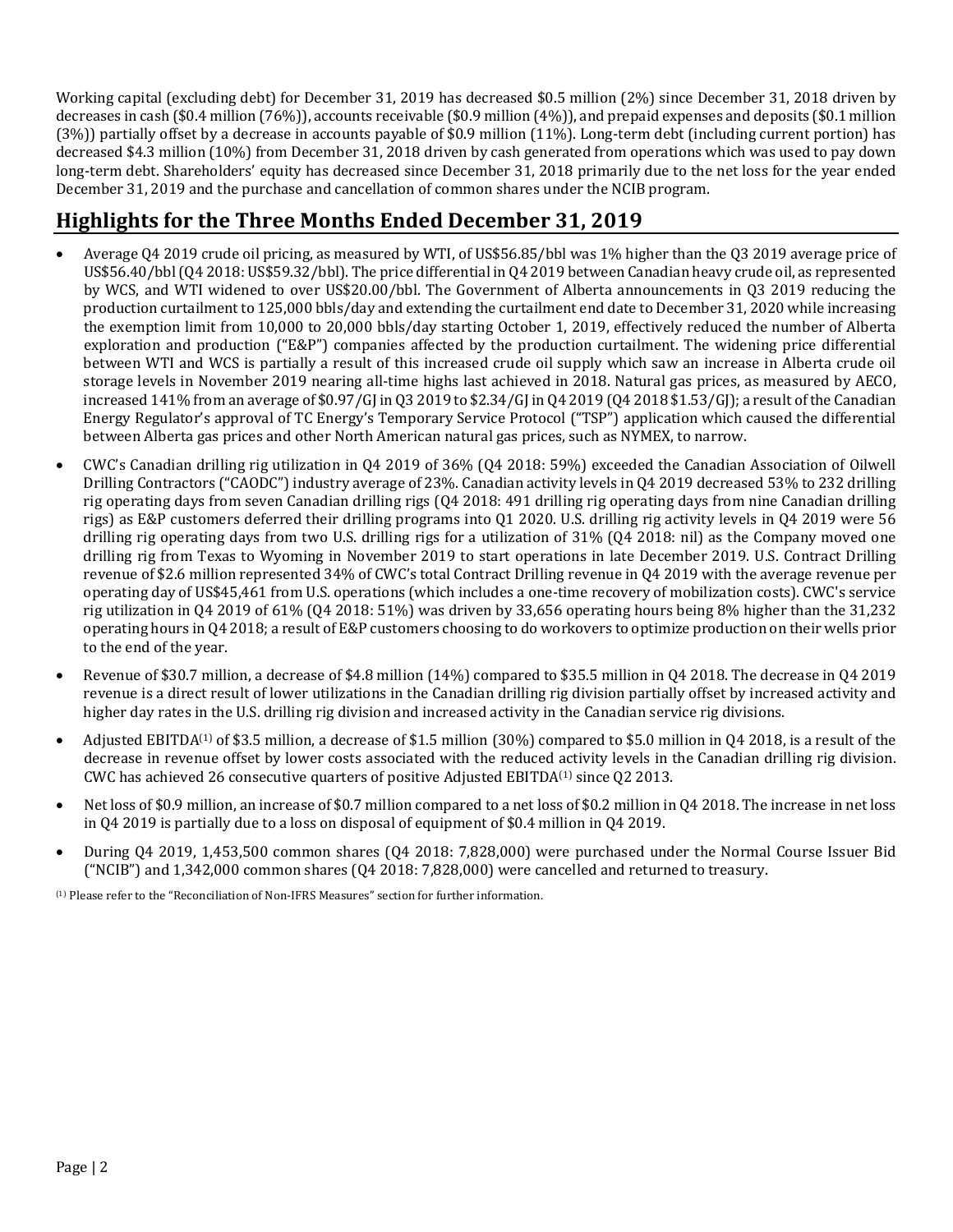# **Highlights for the Year Ended December 31, 2019**

- CWC's Canadian drilling rig utilization in 2019 of 30% (2018: 49%) exceeded the CAODC industry average of 22% (2018: 28%). CWC's U.S. drilling rig utilization in 2019 was 60% (2018: n/a) after CWC started its U.S. drilling operations in mid-June 2019. CWC's service rig utilization in 2019 was 51% compared to 59% in 2018. Activity levels in both the Canadian drilling rig and service rig divisions dropped in 2019 as a result of CWC's E&P customers reducing or delaying their drilling and well maintenance programs due to lower crude oil prices and the Government of Alberta mandated production curtailment program temporarily slowing down the need for newly drilled wells and workover and maintenance work on producing wells.
- Revenue of \$108.5 million, a decrease of \$36.3 million (25%) compared to \$144.8 million in 2018. The decrease is primarily a result of reduced activity levels in the Contract Drilling and Production Services segments due to the aforementioned Alberta production curtailments and lower crude oil prices.
- Adjusted EBITDA<sup>(1)</sup> of \$12.2 million, a decrease of \$6.3 million  $(34%)$  compared to \$18.5 million in 2018. The decrease in Adjusted EBITDA<sup>(1)</sup> is consistent with the reduced revenue from lower activity levels in both segments as a result of the aforementioned Alberta production curtailments and lower crude oil prices partially offset by significantly lower selling and administrative expenses as a result of lower bad debt expenses in 2019 compared to 2018.
- Net loss of \$1.7 million, unchanged from a net loss of \$1.7 million in 2018. Net loss in 2019 is a result of the decreased Adjusted EBITDA(1) partially offset by a reduction in selling and administrative expenses and depreciation and amortization expenses, and deferred income tax recoveries as a result of a reduction in the Alberta provincial corporate tax rates from 12% to 8% by 2022.
- On September 27, 2019, CWC and its syndicated lenders completed an extension of its credit facilities and certain other amendments to provide financial security and flexibility to July 31, 2022. At the request of the Company, the credit facilities were reduced from \$75.0 million to \$60.0 million to reduce borrowing costs and standby charges. The amendments further provide the Company access to another equity cure under the same terms and conditions and a reduction in the minimum liquidity from \$10.0 million to \$5.0 million. Additionally, the amendments exclude the Mortgage Loan from the consolidated debt definition used in calculating the quarterly financial covenants. The covenant for Consolidated Debt to Consolidated EBITDA ratio is as follows:

| <b>For the Quarter Ended</b>      | <b>Previously</b> | Currently |
|-----------------------------------|-------------------|-----------|
| December 31, 2019                 | 4.00:1.00         | 3.75:1.00 |
| March 31, 2020                    | 4.00:1.00         | 3.75:1.00 |
| June 30, 2020                     | 4.00:1.00         | 3.75:1.00 |
| September 30, 2020                | n/a               | 3.50:1.00 |
| December 31, 2020                 | n/a               | 3.50:1.00 |
| March 31, 2021                    | n/a               | 3.25:1.00 |
| June 30, 2021                     | n/a               | 3.25:1.00 |
| September 30, 2021 and thereafter | n/a               | 3.00:1.00 |

• On April 10, 2019, the Company renewed its NCIB with an Automatic Securities Purchase Plan ("ASPP") with Raymond James Ltd., which expires on April 14, 2020. During 2019, the Company purchased 4,532,000 (2018: 11,421,000) common shares under its NCIB. 4,402,500 shares which were cancelled and returned to treasury (2018:11,421,000). The 4,532,000 common shares purchased under the NCIB represented 38% of the 11,930,386 shares traded on the TSX Venture Exchange ("TSXV") in 2019 (2018: 47%).

(1) Please refer to the "Reconciliation of Non-IFRS Measures" section for further information.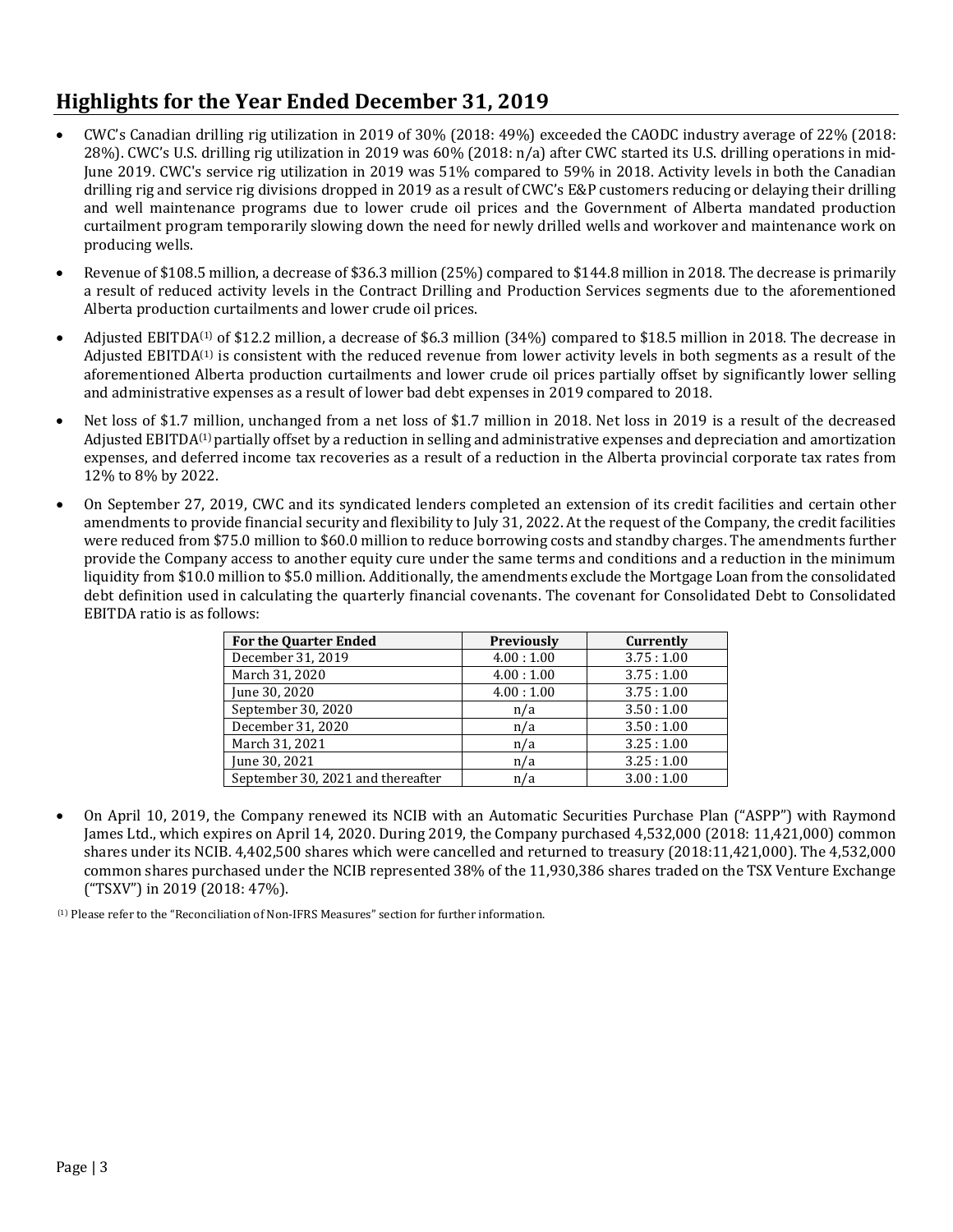## **Operational Overview**

#### **Contract Drilling**

CWC Ironhand Drilling, the Company's Contract Drilling segment, has a fleet of nine telescopic double drilling rigs with depth ratings from 3,200 to 5,000 metres. Eight of nine rigs have top drives and three have pad rig walking systems. All of the drilling rigs are well suited for the most active depths for horizontal drilling in the Western Canadian Sedimentary Basin ("WCSB"), including the Montney, Cardium, Duvernay and other deep basin horizons. The Company has expanded its drilling rig services into select United States basins including the Eagle Ford, Denver-Julesburg ("DJ") and Bakken. One of the Company's strategic initiatives is to continue to increase the capabilities of its existing fleet to meet the growing demands of E&P customers for deeper depths at a cost effective price while providing a sufficient internal rate of return for CWC's shareholders.

|                                                 | Three months ended |          |                 |                            |          |          |          |                   |  |  |
|-------------------------------------------------|--------------------|----------|-----------------|----------------------------|----------|----------|----------|-------------------|--|--|
| <b>OPERATING HIGHLIGHTS</b>                     | Dec. 31,           | Sep. 30, |                 | Jun. 30, Mar. 31, Dec. 31, |          | Sep. 30, |          | Jun. 30, Mar. 31, |  |  |
|                                                 | 2019               | 2019     | 2019            | 2019                       | 2018     | 2018     | 2018     | 2018              |  |  |
| Drilling Rigs - Canada                          |                    |          |                 |                            |          |          |          |                   |  |  |
| Total drilling rigs, end of period              | 7                  | 7        | 7               | 9                          | 9        | 9        | 9        | 9                 |  |  |
|                                                 |                    |          |                 |                            |          |          |          |                   |  |  |
| Revenue per operating day (1)                   | \$22,161           | \$20,685 | \$22,750        | \$23,895                   | \$26,642 | \$21,263 | \$21,227 | \$23,485          |  |  |
| Drilling rig operating days                     | 232                | 130      | 72              | 382                        | 491      | 500      | 133      | 498               |  |  |
| Drilling rig utilization $\%$ <sup>(2)</sup>    | 36%                | 19%      | 11%             | 47%                        | 59%      | 60%      | 16%      | 61%               |  |  |
| CAODC industry average utilization %            | 23%                | 23%      | 18%             | 29%                        | 28%      | 30%      | 17%      | 52%               |  |  |
|                                                 |                    |          |                 |                            |          |          |          |                   |  |  |
| Wells drilled                                   | 18                 | 12       | 10              | 39                         | 34       | 41       | 11       | 45                |  |  |
| Average days per well                           | 12.9               | 10.9     | 8.0             | 9.8                        | 14.4     | 12.2     | 12.1     | 11.1              |  |  |
| Meters drilled (thousands)                      | 75.6               | 39.6     | 26.7            | 119.8                      | 127.8    | 155.2    | 41.0     | 161.7             |  |  |
| Meters drilled per day                          | 326                | 304      | 373             | 314                        | 261      | 310      | 309      | 325               |  |  |
| Average meters per well                         | 4,199              | 3,300    | 2,966           | 3,070                      | 3,708    | 3,786    | 3,724    | 3,593             |  |  |
|                                                 |                    |          |                 |                            |          |          |          |                   |  |  |
| <b>Drilling Rigs - United States</b>            |                    |          |                 |                            |          |          |          |                   |  |  |
| Total drilling rigs, end of period              | 2                  | 2        | 2               |                            |          |          |          |                   |  |  |
|                                                 |                    |          |                 |                            |          |          |          |                   |  |  |
| Revenue per operating day (US\$) <sup>(1)</sup> | $$45,461^{(3)}$$   | \$36,097 | $$54,188^{(3)}$ |                            |          |          |          |                   |  |  |
| Drilling rig operating days                     | 56                 | 155      | 25              |                            |          |          |          |                   |  |  |
| Drilling rig utilization % (2)                  | 31%                | 84%      | 69%             |                            |          |          |          |                   |  |  |
|                                                 |                    |          |                 |                            |          |          |          |                   |  |  |
| Wells drilled                                   | 5                  | 16       | 1               |                            |          |          |          |                   |  |  |
| Average days per well                           | 11.3               | 9.7      | 16.6            |                            |          |          |          |                   |  |  |
| Meters drilled (thousands)                      | 14.5               | 50.7     | 2.9             |                            |          |          |          |                   |  |  |
| Meters drilled per day                          | 258                | 327      | 177             |                            |          |          |          |                   |  |  |
| Average meters per well                         | 2,942              | 978      | 2,939           |                            |          |          |          |                   |  |  |

<sup>(1)</sup> Revenue per operating day is calculated based on operating days (i.e. spud to rig release basis). New or inactive drilling rigs are added based on the first day of field service.

(2) Drilling rig utilization is calculated based on operating days (i.e. spud to rig release basis).

(3) Revenue is enhanced by one-time recovery of mobilization costs.

Canadian Contract Drilling revenue of \$5.1 million for Q4 2019 (Q4 2018: \$13.1 million) was achieved with a utilization rate of 36% (Q4 2018: 59%), compared to the CAODC industry average of 23%, as CWC's E&P customers deferred their drilling programs into Q1 2020. CWC completed 232 Canadian drilling rig operating days with seven drilling rigs in Q4 2019, a 53% decrease from the 491 Canadian drilling rig operating days with nine drilling rigs in Q4 2018 as activity levels in Q4 2019 were reduced as a result of the Government of Alberta mandated production curtailment, which continued to temporarily slow down the need for newly drilled wells. The Q4 2019 average revenue per operating day of \$22,161 was a decrease of 17% from \$26,642 in Q4 2018 which included a one-time contract payout amount of \$0.7 million.

U.S. Contract Drilling revenue of \$2.6 million for Q4 2019 (Q4 2018: nil) was achieved with a utilization rate of 31% (Q4 2018: nil) with 56 U.S. drilling rig operating days completed. Q4 2019 average revenue per operating day in the U.S. was US\$45,461 and included \$0.8 million in one-time recovery of mobilization costs. CWC plans to move two more drilling rigs into the United States by the end of 2020, subject to obtaining contracts with U.S. customers.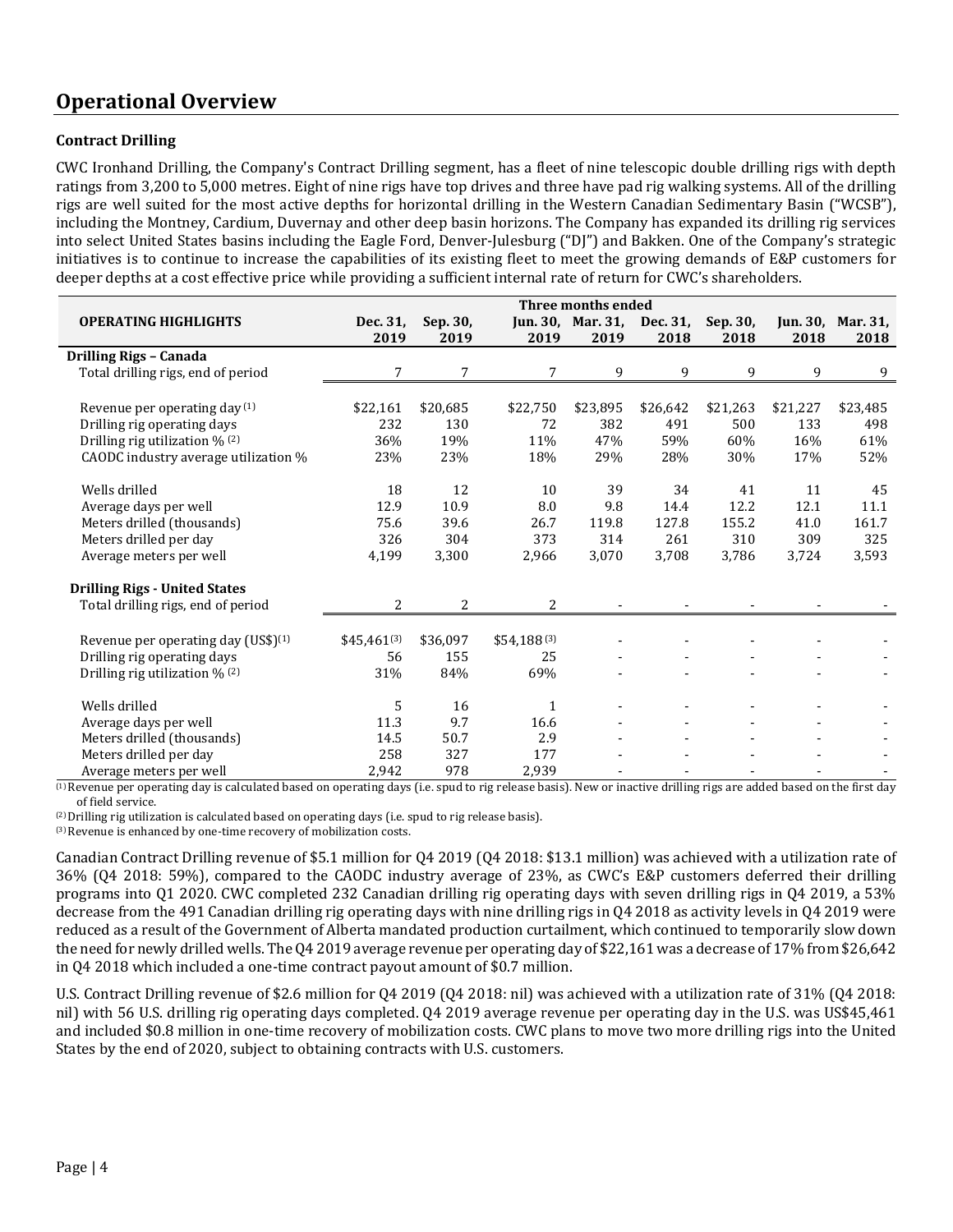#### **Production Services**

With a fleet of 146 service rigs, CWC is the largest well servicing company in Canada as measured by active fleet and operating hours. CWC's service rig fleet consists of 75 single, 57 double, and 14 slant rigs providing services which include completions, maintenance, workovers and well decommissioning with depth ratings from 1,500 to 5,000 metres. CWC has chosen to park 62 of its service rigs and focus its sales and operational efforts on the remaining 84 active service rigs due to the reduction in the number of service rigs currently required to service the WCSB, in part as a result of the Government of Alberta's mandated crude oil production curtailments.

CWC's fleet of nine coil tubing units consist of six Class I and three Class II coil tubing units having depth ratings from 1,500 to 3,200 metres. While the Company continues to service steam-assisted gravity drainage ("SAGD") wells that are shallower in depth and more appropriate for coil tubing operations, it has recently shifted its sales and operational focus on decommissioning of abandoned wells.

CWC's fleet of 13 swabbing rigs operate under the trade name CWC Swabtech. The swabbing rigs are used to remove liquids from the wellbore and allow reservoir pressures to push the commodity up the tubing. The Company has chosen to park eight of its swabbing rigs and focus its sales and operational efforts on the remaining five active swabbing rigs. In January 2020, CWC sold one of its inactive swabbing rigs for a current fleet of 12 swabbing rigs.

| Three months ended |                                                                    |                                                                    |                                                                     |                                                                                      |                                                                                    |                                                                    |                                                                               |  |
|--------------------|--------------------------------------------------------------------|--------------------------------------------------------------------|---------------------------------------------------------------------|--------------------------------------------------------------------------------------|------------------------------------------------------------------------------------|--------------------------------------------------------------------|-------------------------------------------------------------------------------|--|
| Dec. 31,           | Sep. 30,                                                           | Jun. 30,                                                           | Mar. 31,                                                            | Dec. 31,                                                                             | Sep. 30,                                                                           | <b>Jun. 30,</b>                                                    | Mar. 31,                                                                      |  |
| 2019               | 2019                                                               | 2019                                                               | 2019                                                                | 2018                                                                                 | 2018                                                                               | 2018                                                               | 2018                                                                          |  |
|                    |                                                                    |                                                                    |                                                                     |                                                                                      |                                                                                    |                                                                    |                                                                               |  |
| 84                 | 84                                                                 | 92                                                                 | 93                                                                  | 92                                                                                   | 102                                                                                | 107                                                                | 108                                                                           |  |
| 62                 | 64                                                                 |                                                                    | 55                                                                  | 56                                                                                   | 46                                                                                 | 41                                                                 | 41                                                                            |  |
| 146                | 148                                                                | 148                                                                |                                                                     |                                                                                      | 148                                                                                | 148                                                                | 149                                                                           |  |
|                    |                                                                    |                                                                    |                                                                     |                                                                                      |                                                                                    |                                                                    |                                                                               |  |
|                    |                                                                    |                                                                    |                                                                     |                                                                                      |                                                                                    |                                                                    | 53,979                                                                        |  |
|                    |                                                                    |                                                                    |                                                                     |                                                                                      |                                                                                    |                                                                    | \$637                                                                         |  |
|                    |                                                                    |                                                                    |                                                                     |                                                                                      |                                                                                    |                                                                    |                                                                               |  |
|                    |                                                                    |                                                                    |                                                                     |                                                                                      |                                                                                    |                                                                    | \$681                                                                         |  |
|                    |                                                                    |                                                                    |                                                                     |                                                                                      |                                                                                    |                                                                    | 78%                                                                           |  |
|                    |                                                                    |                                                                    |                                                                     |                                                                                      |                                                                                    |                                                                    |                                                                               |  |
|                    |                                                                    |                                                                    |                                                                     |                                                                                      |                                                                                    |                                                                    | 8                                                                             |  |
|                    |                                                                    |                                                                    |                                                                     |                                                                                      |                                                                                    |                                                                    | $\mathbf{1}$                                                                  |  |
| 9                  | 9                                                                  | $\mathbf{q}$                                                       | 9                                                                   | 9                                                                                    | 9                                                                                  | 9                                                                  | $\overline{9}$                                                                |  |
|                    |                                                                    |                                                                    |                                                                     |                                                                                      |                                                                                    |                                                                    |                                                                               |  |
| 448                | 318                                                                | 301                                                                | 1.730                                                               | 1.647                                                                                | 898                                                                                | 1,212                                                              | 3,007                                                                         |  |
| \$646              | \$730                                                              | \$830                                                              | \$555                                                               | \$625                                                                                | \$731                                                                              | \$762                                                              | \$724                                                                         |  |
| 10%                | 6%                                                                 | 6%                                                                 | 34%                                                                 | 31%                                                                                  | 17%                                                                                | 23%                                                                | 54%                                                                           |  |
|                    |                                                                    |                                                                    |                                                                     |                                                                                      |                                                                                    |                                                                    |                                                                               |  |
|                    |                                                                    |                                                                    |                                                                     |                                                                                      |                                                                                    |                                                                    | 8                                                                             |  |
|                    |                                                                    |                                                                    |                                                                     |                                                                                      |                                                                                    |                                                                    | $\mathsf S$                                                                   |  |
|                    |                                                                    |                                                                    |                                                                     |                                                                                      |                                                                                    |                                                                    | $\overline{13}$                                                               |  |
|                    |                                                                    |                                                                    |                                                                     |                                                                                      |                                                                                    |                                                                    |                                                                               |  |
|                    | 865                                                                | 661                                                                | 1,655                                                               |                                                                                      | 881                                                                                | 958                                                                | 2,258                                                                         |  |
| \$282              |                                                                    |                                                                    |                                                                     |                                                                                      |                                                                                    |                                                                    | \$310                                                                         |  |
| 35%                | 19%                                                                | 13%                                                                | 32%                                                                 | 41%                                                                                  | 15%                                                                                | 18%                                                                | 44%                                                                           |  |
|                    | 33,656<br>\$664<br>\$682<br>62%<br>7<br>2<br>5<br>8<br>13<br>1,141 | 29,528<br>\$644<br>\$660<br>52%<br>8<br>1<br>5<br>8<br>13<br>\$284 | 56<br>23,129<br>\$646<br>\$687<br>39%<br>8<br>8<br>5<br>13<br>\$262 | 148<br>30,875<br>\$671<br>\$690<br>53%<br>8<br>$\mathbf{1}$<br>8<br>5<br>13<br>\$288 | 148<br>31,232<br>\$663<br>\$696<br>51%<br>8<br>1<br>8<br>5<br>13<br>2,313<br>\$283 | 42,316<br>\$628<br>\$664<br>63%<br>8<br>1<br>9<br>4<br>13<br>\$273 | 28,831<br>\$642<br>\$677<br>41%<br>8<br>$\mathbf{1}$<br>8<br>5<br>13<br>\$265 |  |

(1) Effective September 1, 2019, the CAODC changed its methodology on how it calculates service rig utilization. Service rig, coil tubing unit and swabbing rig utilization is now calculated based on 10 operating hours a day x number of days per quarter x 5 days a week divided by 7 days in a week to reflect maximum utilization available due to hours of service restrictions on rig crews. Utilization percentages have been retroactively updated to reflect this new CAODC methodology. Service and swabbing rigs requiring their 24,000 hour recertification, refurbishment or have been otherwise removed from service for greater than 90 days are excluded from the utilization calculation until their first day back in field service. Coil tubing units that have been removed from service for greater than 90 days are excluded from the utilization calculation until their first day back in field service.

Production Services revenue was \$23.0 million in Q4 2019, up \$0.6 million (3%) compared to \$22.4 million in Q4 2018. The increase in Q4 2019 activity levels for our production-oriented service rigs was a result of our E&P customers choosing to do workovers to optimize production on their wells prior to the end of the year. CWC's Production Services segment was affected by a tight labour market for field employees during Q4 2019. Had rig crews been available, CWC believes it could activate 19 of the 62 inactive service rigs with minimal capital expenditure resulting in a 103 active service rig fleet.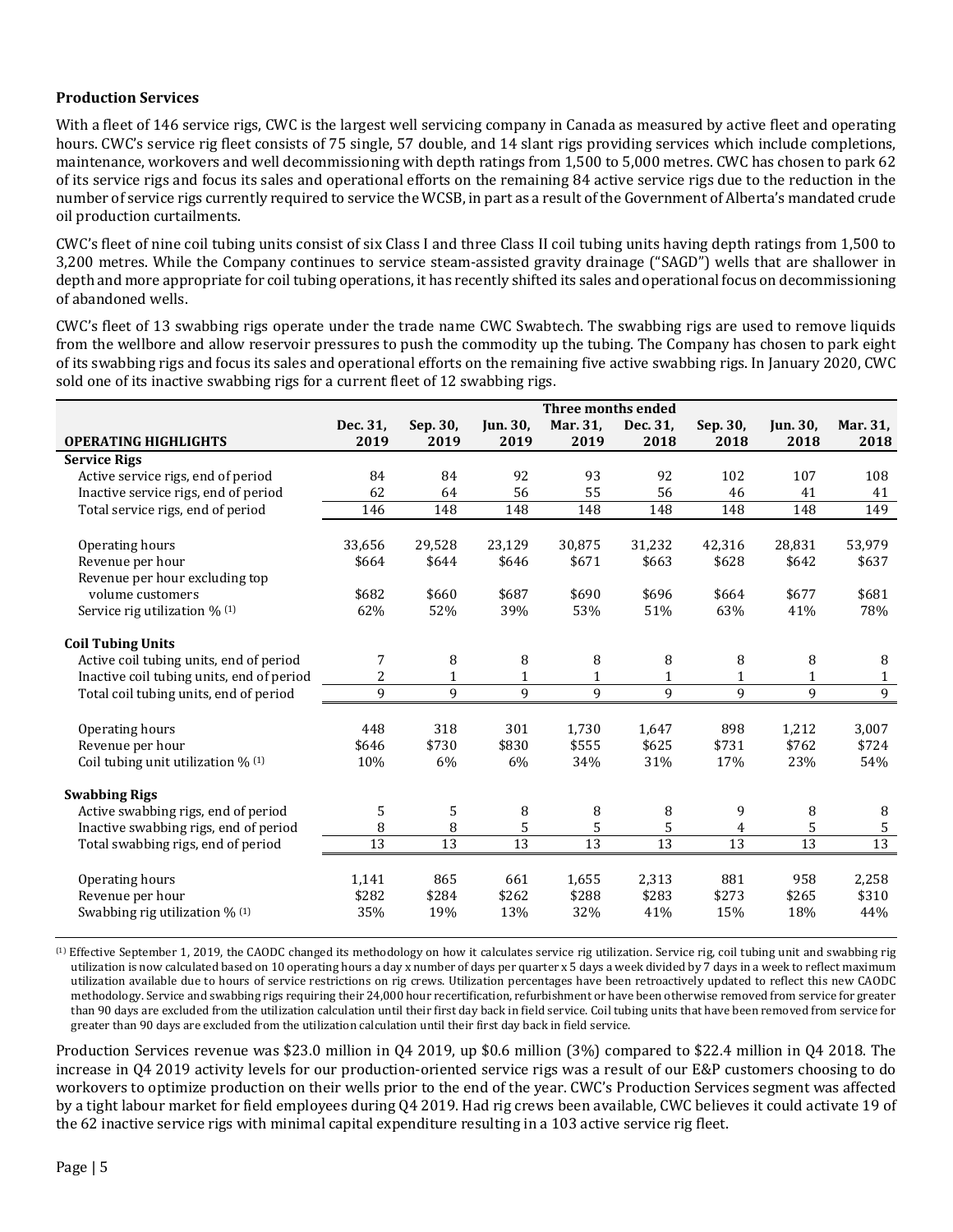CWC's service rig utilization in Q4 2019 of 61% (Q4 2018: 51%) was driven by 33,656 operating hours being 8% higher than the 31,232 operating hours in Q4 2018. In addition, the Q4 2019 average revenue per hour of \$664 remained relatively unchanged compared to the \$663 per hour in Q4 2018. Q4 2019 average revenue per hour excluding the Company's top volume customers of \$682 was \$14 per hour (2%) lower than Q4 2018 average revenue per hour of \$696 as CWC was able to increase its hourly rate with its largest volume customers while being more competitive at slightly lower rates offered by our competitors for its smaller volume customers.

CWC's coil tubing utilization in Q4 2019 of  $10\%$  (Q4 2018: 31%) with 448 operating hours was 73% lower than the 1,647 operating hours in Q4 2018. Average revenue per hour for coil tubing services of \$646 in Q4 2019 is \$21 per hour higher (3%) than \$625 in Q4 2018. The lower utilization reflects the continuing challenge of lower crude oil prices during the quarter, compared to a year ago, as well as the Government of Alberta mandated production curtailments temporarily slowing down the need for work on SAGD wells.

CWC swabbing rig utilization in Q4 2019 of 35% (Q4 2018: 41%) with 1,141 operating hours was 51% lower than the 2,313 operating hours in Q4 2018 as CWC had three less swabbing rigs active during the quarter compared to the prior year, due to lower customer demand from continued low natural gas prices. Average revenue per hour for swabbing rigs of \$282 in Q4 2019 is relatively unchanged from \$283 in Q4 2018.

### **Capital Expenditures**

|                                | Three months ended<br>December 31, |       |                          |             | <b>Year ended</b>    |        |               |        |
|--------------------------------|------------------------------------|-------|--------------------------|-------------|----------------------|--------|---------------|--------|
| \$ thousands                   | 2019                               | 2018  | <b>Change</b>            | Change      | December 31,<br>2019 | 2018   | <b>Change</b> | Change |
|                                |                                    |       |                          | $\%$        |                      |        |               | $\%$   |
| Capital expenditures           |                                    |       |                          |             |                      |        |               |        |
| Contract drilling              | 24                                 | 414   | (390)                    | (94%)       | 1.477                | 7.116  | (5,639)       | (79%)  |
| Production services            | 1,156                              | 1,569 | (413)                    | (26%)       | 3,616                | 4,609  | (993)         | (22%)  |
| Other equipment                | 5                                  |       |                          | $n/m^{(1)}$ | 256                  | 28     | 228           | 814%   |
|                                | 1,185                              | 1.983 | (798)                    | (40%)       | 5,349                | 11,753 | (6, 404)      | (54%)  |
|                                |                                    |       |                          |             |                      |        |               |        |
| Growth capital                 |                                    |       | $\overline{\phantom{a}}$ | $n/m^{(1)}$ | 386                  | 5,859  | (5, 473)      | (93%)  |
| Maintenance and infrastructure |                                    |       |                          |             |                      |        |               |        |
| capital                        | 1,185                              | 1,983 | (798)                    | (40%)       | 4,963                | 5,894  | (931)         | (16%)  |
| Total capital expenditures     | 1,185                              | 1,983 | (798)                    | (40%)       | 5,349                | 11,753 | (6, 404)      | (54%)  |

(1) Not meaningful.

Capital expenditures of \$1.2 million in Q4 2019, a decrease of \$0.8 million (40%) compared to \$2.0 million in Q4 2018.

Capital expenditures were \$5.3 million for the year ended December 31, 2019, a decrease of \$6.4 million (54%) compared to \$11.8 million in 2018. The Company met its 2019 capital expenditure budget of \$5.4 million which was announced on January 16, 2019.

The 2020 capital expenditure budget of \$6.7 million was approved by the Board of Directors on December 12, 2019 and is comprised of \$6.0 million of maintenance and infrastructure capital related to recertifications, additions and upgrades to field equipment for the drilling rig and service rig divisions as well as information technology infrastructure, and \$0.7 million related to growth capital to upgrade one of the drilling rigs.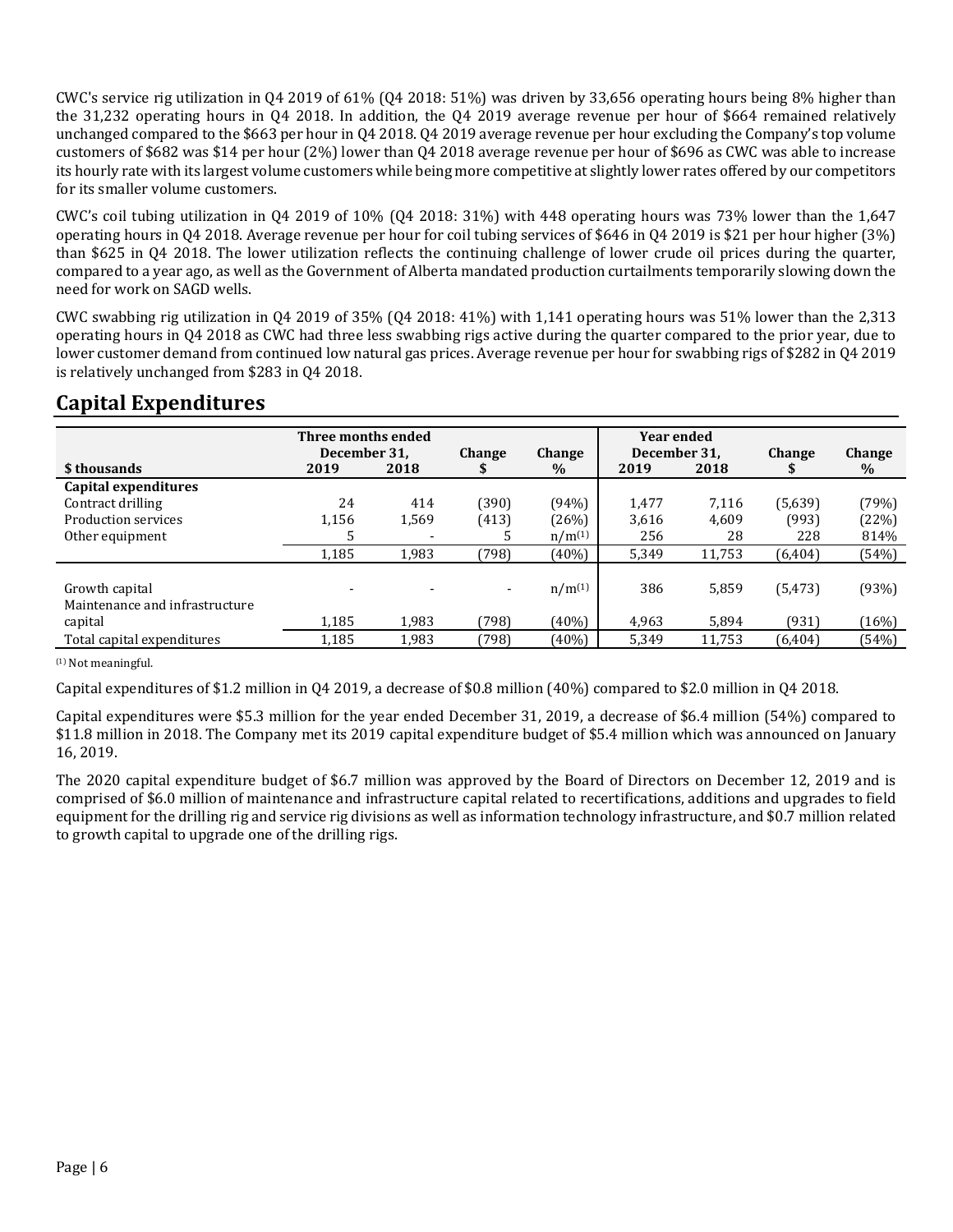### **Outlook**

Crude oil, as represented by WTI, averaged US\$56.85/bbl in Q4 2019, an increase of 1% compared to Q3 2019 average price of US\$56.40/bbl (Q4 2018: US\$59.32/bbl). The price differential in Q4 2019 between Canadian heavy crude oil, as represented by WCS, and WTI widened to over US\$20.00/bbl. The Government of Alberta announcements in Q3 2019 reducing the production curtailment to 125,000 bbls/day and extending the curtailment end date to December 31, 2020 while increasing the exemption limit from 10,000 to 20,000 bbls/day starting October 1, 2019, effectively reduced the number of Alberta E&P companies affected by the production curtailment. The widening price differential between WTI and WCS is partially a result of this increased crude oil supply which saw an increase in Alberta crude oil storage levels in November 2019 nearing all-time highs last achieved in 2018. As more pipeline space gets freed up on existing pipelines, crude-by-rail continues to grow and once construction of the Enbridge Line 3 Replacement Project is completed, the WTI – WCS differential should begin to narrow, thereby allowing increased activity level for oilfield services in the WCSB. Natural gas prices, as measured by AECO, increased 141% from an average of \$0.97/GJ in Q3 2019 to \$2.34/GJ in Q4 2019 (Q4 2018 \$1.53/GJ); a result of the Canadian Energy Regulator's approval of the TSP application which caused the differential between Alberta gas prices and other North American natural gas prices, such as NYMEX, to narrow. The TSP was enacted with the goal of providing TC Energy more flexibility in how they deal with curtailments on the Nova Gas Transmission System during times of maintenance.

In Q1 2020, CWC is currently experiencing higher utilization than at any point in 2019 for both drilling rigs and service rigs which we believe will continue through to spring breakup. The [Canadian Association of Petroleum Producers](https://globalnews.ca/tag/canadian-association-of-petroleum-producers/) ("CAPP") has recently stated that it expects \$37 billion, about \$2 billion (6%) more than 2019, will be invested in the Canadian upstream energy sector in 2020; the first increase since 2014 when investment levels were \$81 billion. In addition, on January 30, 2020, the Petroleum Services Association of Canada ("PSAC") increased its forecast for the number of wells to be drilled in Canada for 2020 by 300 wells (7%) to 4,800 wells. These industry forecasts suggest that CWC's Canadian activity levels should be stronger throughout 2020 with its only significant constraint being able to find sufficient field labour. However, CWC cautions that the current global uncertainty with respect to the spread of the COVID-19 virus (the "coronavirus") and its effect on the disruption of supply and demand for products and services to the broader global economy, including its effect on oil and natural gas produced by our E&P customers, may have a significant negative effect to oilfield service activity levels in Canada and the U.S.

While CWC remains focused on its operational and financial performance, it also recognizes the need to pursue opportunities that create long-term shareholder value. With the support of the Board of Directors, management continues to actively pursue business combinations in North America and globally. CWC cautions that there are no guarantees that strategic opportunities will result in a transaction, or if a transaction is undertaken, as to its terms or timing.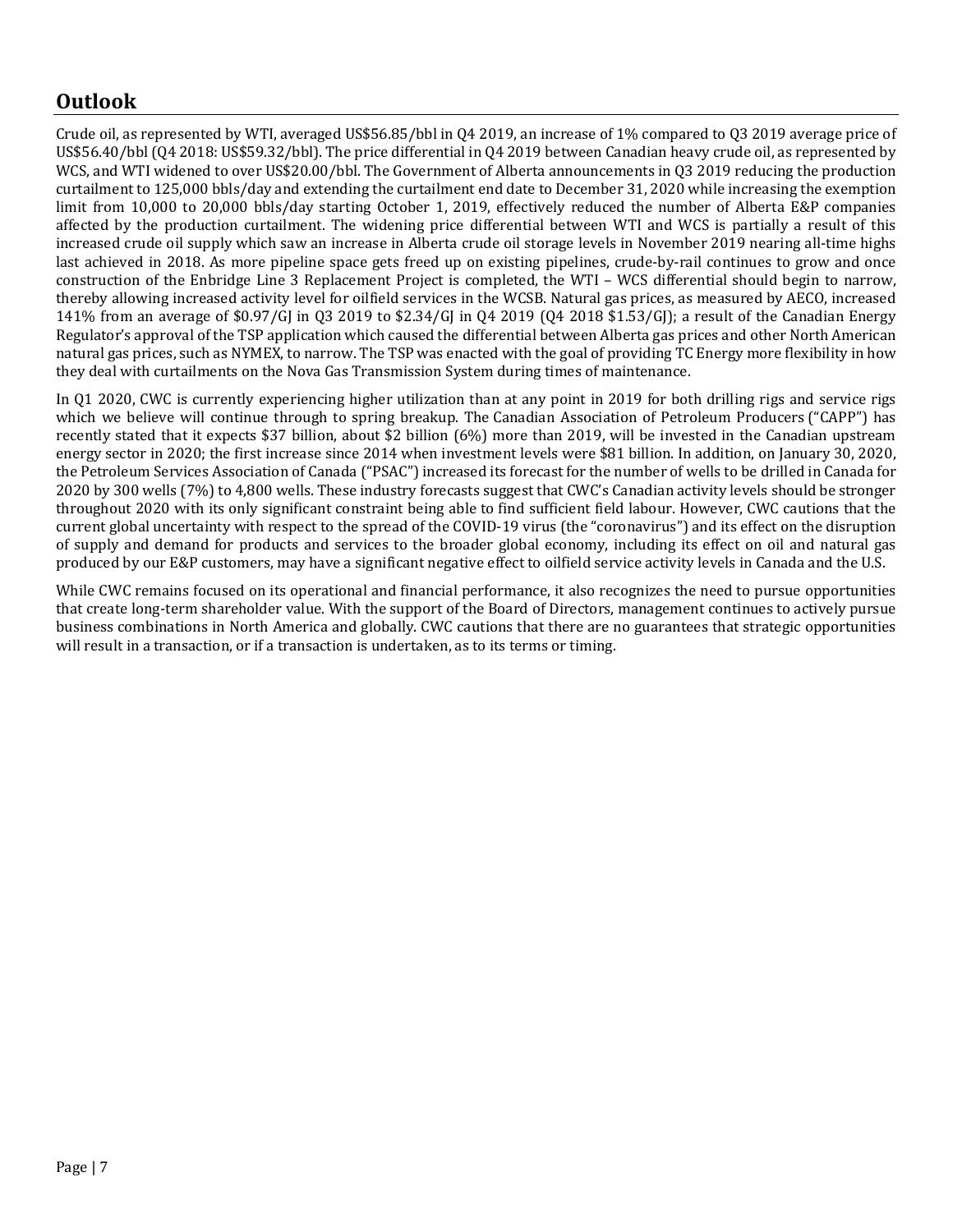### **About CWC Energy Services Corp.**

CWC Energy Services Corp. is a premier contract drilling and well servicing company operating in the WCSB and the United States with a complementary suite of oilfield services including drilling rigs, service rigs, swabbing rigs and coil tubing units. The Company's corporate office is located in Calgary, Alberta, with a U.S. office in Denver, Colorado and operational locations in Nisku, Grande Prairie, Slave Lake, Sylvan Lake, Drayton Valley, Lloydminster, Provost and Brooks, Alberta. The Company's shares trade on the TSX Venture Exchange under the symbol "CWC".

For more information, please contact:

CWC Energy Services Corp. 610, 205 – 5th Avenue SW Calgary, Alberta T2P 2V7 Telephone: (403) 264-2177 Email: [info@cwcenergyservices.com](mailto:info@cwcenergyservices.com)

Duncan T. Au, FCPA, FCA, CFA President & Chief Executive Officer

Stuart King, CPA, CA Chief Financial Officer

### **Forward-Looking Information**

*This News Release contains certain forward-looking information and statements within the meaning of applicable Canadian securities legislation. Certain statements contained in this News Release including most of those contained in the section titled "Outlook" and including statements which may contain such words as "anticipate", "could", "continue", "should", "seek", "may", "intend", "likely", "plan", "estimate", "believe", "expect", "will", "objective", "ongoing", "project" and similar expressions are intended to identify forward-looking information or statements. In particular, this News Release contains forward-looking statements including management's assessment of future plans and operations, planned levels of capital expenditures, expectations as to activity levels, expectations on the sustainability of future cash flow and earnings, expectations with respect to crude oil and natural gas prices, activity levels in various areas, expectations regarding the level and type of drilling and production and related drilling and well services activity in the WCSB, expectations regarding entering into long term drilling contracts and expanding its customer base, and expectations regarding the business, operations, revenue and debt levels of the Company in addition to general economic conditions. Although the Company believes that the expectations and assumptions on which such forward-looking information and statements are based are reasonable, undue reliance should not be placed on the forward-looking information and statements because the Company can give no assurances that they will prove to be correct. Since forward-looking information and statements address future events and conditions, by their very nature they involve inherent risks and uncertainties. Actual results could differ materially from those currently anticipated due to a number of factors and risks. These include, but are not limited to, the risks associated with the drilling and oilfield services sector (i.e. demand, pricing and terms for oilfield drilling and services; current and expected oil and gas prices; exploration and development costs and delays; reserves discovery and decline rates; pipeline and transportation capacity; weather, health, safety and environmental risks), integration of acquisitions, competition, and uncertainties resulting from potential delays or changes in plans with respect to acquisitions, development projects or capital expenditures and changes in legislation, including but not limited to tax laws, royalties and environmental regulations, stock market volatility and the inability to access sufficient capital from external and internal sources. Accordingly, readers should not place undue reliance on the forward-looking statements. Readers are cautioned that the foregoing list of factors is not exhaustive. Additional information on these and other factors that could affect the Company's financial results are included in reports on file with applicable securities regulatory authorities and may be accessed through SEDAR at [www.sedar.com.](http://www.sedar.com/) The forward-looking information and statements contained in this News Release are made as of the date hereof and the Company undertakes no obligation to update publicly or revise any forward-looking information or statements, whether as a result of new information, future events or otherwise, unless so required by applicable securities laws. Any forward-looking statements made previously may be inaccurate now.*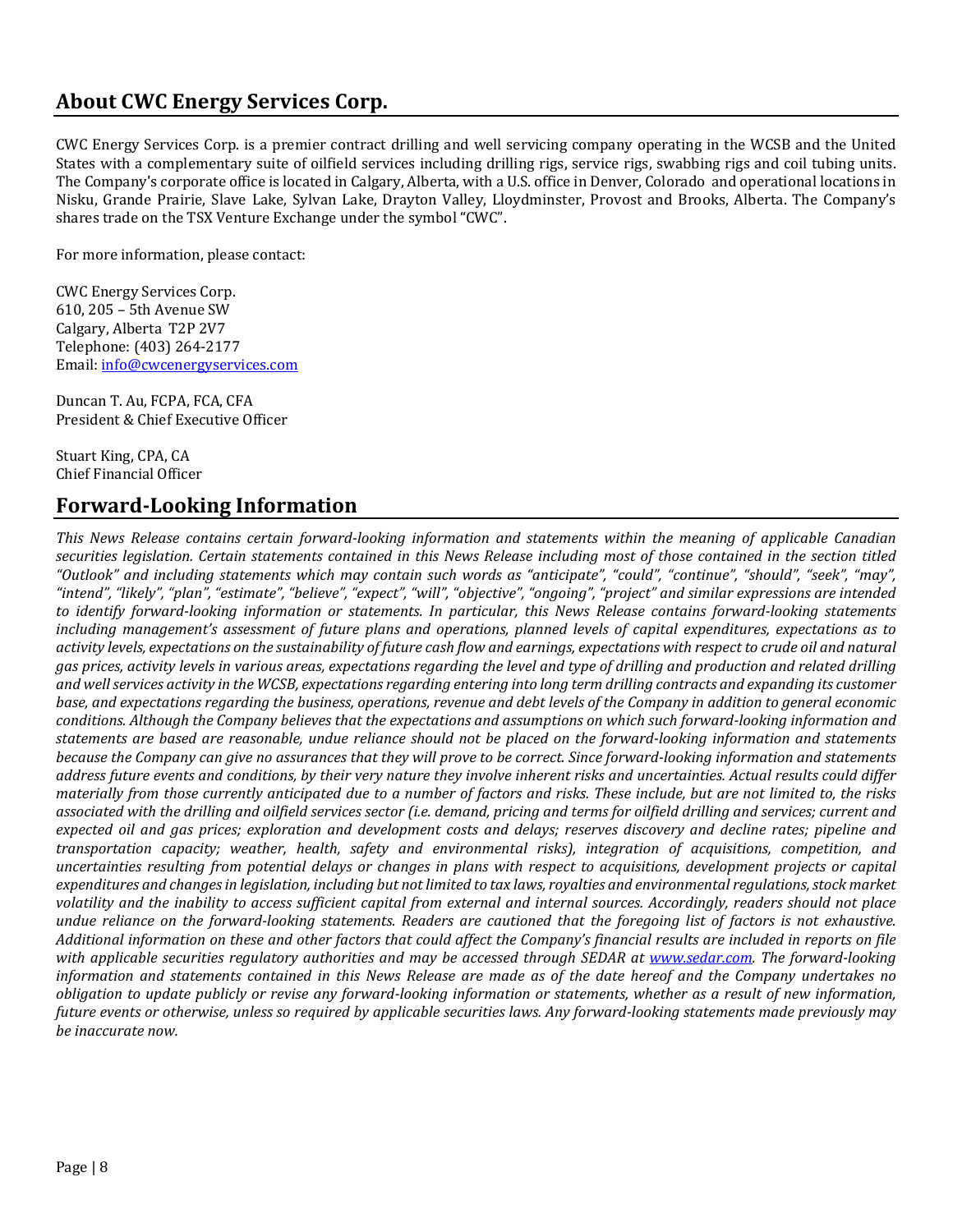### **Reconciliation of Non-IFRS Measures**

|                                                                 |             | Three months ended | <b>Year ended</b> |             |             |  |
|-----------------------------------------------------------------|-------------|--------------------|-------------------|-------------|-------------|--|
| \$ thousands, except shares, per share amounts and              |             | December 31,       | December 31,      |             |             |  |
| margins                                                         | 2019        | 2018               | 2019              | 2018        | 2017        |  |
| <b>NON-IFRS MEASURES</b>                                        |             |                    |                   |             |             |  |
| <b>Adjusted EBITDA:</b>                                         |             |                    |                   |             |             |  |
| Net (loss) income                                               | (854)       | (157)              | (1,700)           | (1,702)     | 4,861       |  |
| Add:                                                            |             |                    |                   |             |             |  |
| Depreciation                                                    | 3,183       | 3,853              | 13,168            | 16,441      | 17,103      |  |
| Finance costs                                                   | 516         | 857                | 2,431             | 2,756       | 2,054       |  |
| <b>Transaction costs</b>                                        |             |                    |                   |             | 1,549       |  |
| Income tax expense                                              | (51)        | 140                | (2,944)           | (150)       | (1, 285)    |  |
| Stock based compensation                                        | 329         | 339                | 921               | 1,102       | 869         |  |
| Gain on acquisition                                             |             |                    |                   |             | (9, 128)    |  |
| Loss (gain) on sale of equipment                                | 368         | (54)               | 290               | 42          | 40          |  |
| <b>Adjusted EBITDA(1)</b>                                       | 3.491       | 4.978              | 12,166            | 18.489      | 16.063      |  |
| Adjusted EBITDA per share - basic and diluted (1)               | \$<br>0.01  | \$<br>0.01         | \$<br>0.02        | \$<br>0.04  | \$<br>0.04  |  |
| Adjusted EBITDA margin (Adjusted EBITDA/Revenue) <sup>(1)</sup> | 11%         | 14%                | 11%               | 13%         | 14%         |  |
| Weighted average number of shares outstanding - basic           | 510,443,613 | 518,513,776        | 511,106,531       | 520,576,582 | 399,008,915 |  |
| Weighted average number of shares outstanding - diluted         | 510,443,613 | 518,513,776        | 511,106,531       | 520,576,582 | 403,359,537 |  |
| Gross margin:                                                   |             |                    |                   |             |             |  |
| Revenue                                                         | 30,667      | 35,478             | 108,446           | 144,762     | 112,215     |  |
| Less: Direct operating expenses                                 | 22,803      | 25,788             | 79,609            | 107,984     | 82,361      |  |
| Gross margin (2)                                                | 7,864       | 9,690              | 28,837            | 36,778      | 29,854      |  |
| Gross margin percentage (2)                                     | 26%         | 27%                | 27%               | 25%         | 27%         |  |

| \$ thousands                                 | December 31,<br>2019 | December 31,<br>2018 | December 31,<br>2017 |  |
|----------------------------------------------|----------------------|----------------------|----------------------|--|
| Working capital (excluding debt):            |                      |                      |                      |  |
| Current assets                               | 26,642               | 26,893               | 31,745               |  |
| Less: Current liabilities                    | (9,249)              | (8,793)              | (12, 378)            |  |
| Add: Current portion of long term debt       | 1,141                | 928                  | 176                  |  |
| Working capital (excluding debt) $(3)$       | 18.534               | 19,028               | 19,543               |  |
| Working capital (excluding debt) ratio $(3)$ | 3.3:1                | 3.4:1                | 2.6:1                |  |
| Net debt:                                    |                      |                      |                      |  |
| Long term debt                               | 39,411               | 43.968               | 49,634               |  |
| Less: Current assets                         | (26, 642)            | (26, 893)            | (31, 745)            |  |
| Add: Current liabilities                     | 9,249                | 8.793                | 12,378               |  |
| Net debt $(4)$                               | 22,018               | 25.868               | 30,267               |  |

(1) Adjusted EBITDA (Earnings before interest and finance costs, income tax expense, depreciation, amortization, gain or loss on disposal of asset, goodwill impairment, stock based compensation and other one-time gains and losses) is not a recognized measure under IFRS. Management believes that in addition to net income, Adjusted EBITDA is a useful supplemental measure as it provides an indication of the Company's ability to generate cash flow in order to fund working capital, service debt, pay current income taxes, repurchase common shares under the Normal Course Issuer Bid, and fund capital programs. Investors should be cautioned, however, that Adjusted EBITDA should not be construed as an alternative to net income (loss) determined in accordance with IFRS as an indicator of the Company's performance. CWC's method of calculating Adjusted EBITDA may differ from other entities and accordingly, Adjusted EBITDA may not be comparable to measures used by other entities. Adjusted EBITDA margin is calculated as Adjusted EBITDA divided by revenue and provides a measure of the percentage of Adjusted EBITDA per dollar of revenue. Adjusted EBITDA per share is calculated by dividing Adjusted EBITDA by the weighted average number of shares outstanding as used for calculation of earnings per share.

(2) Gross margin is calculated from the statement of comprehensive loss as revenue less direct operating costs and is used to assist management and investors in assessing the Company's financial results from operations excluding fixed overhead costs. Gross margin percentage is calculated as gross margin divided by revenue. The Company believes the relationship between revenue and costs expressed by the gross margin percentage is a useful measure when compared over different financial periods as it demonstrates the trending relationship between revenue, costs and margins. Gross margin and gross margin percentage are non-IFRS measures and do not have any standardized meaning prescribed by IFRS and may not be comparable to similar measures provided by other companies.